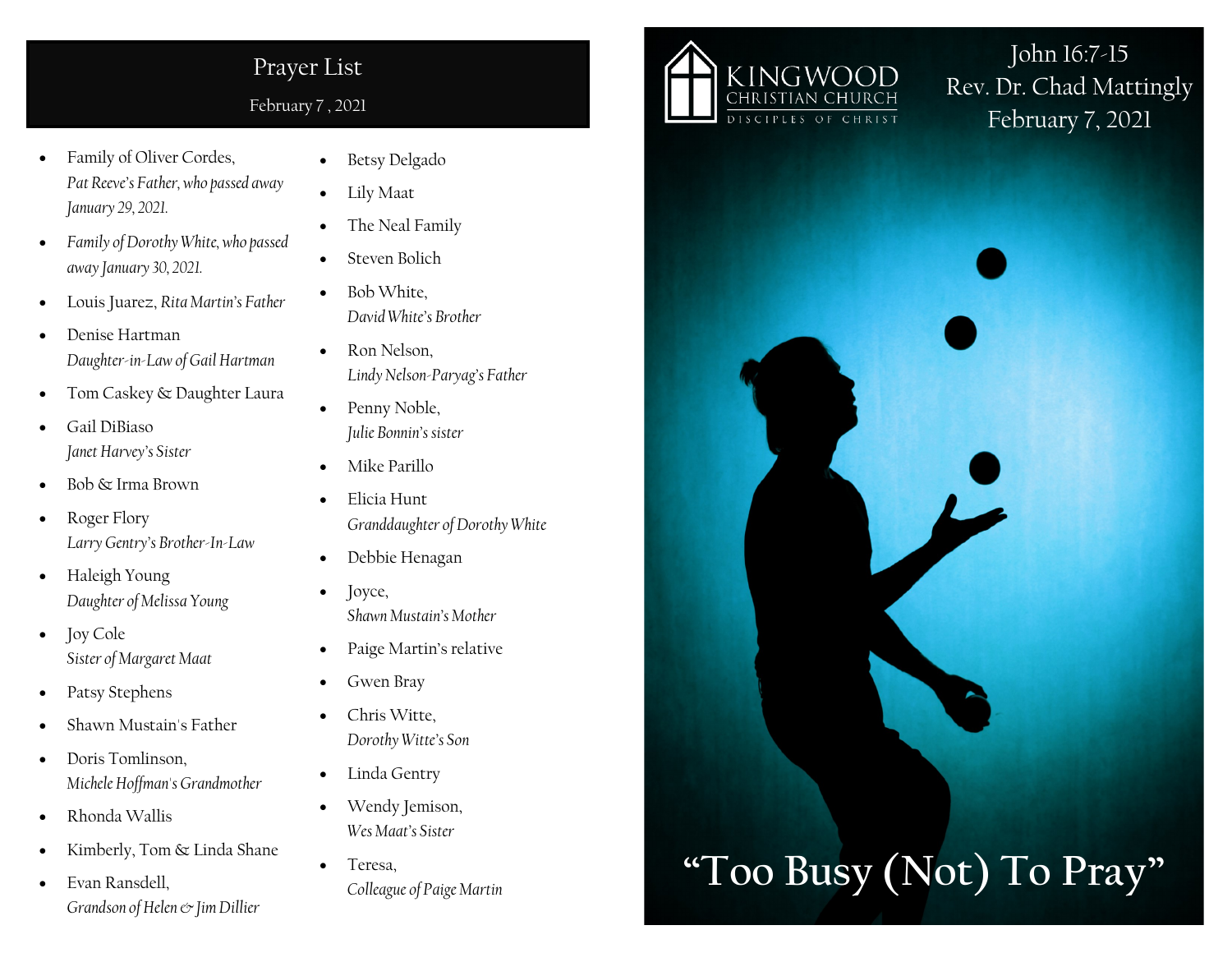

3910 West Lake Houston Parkway • Kingwood, TX 77339 (281) 360-7910 • www.kwcc.org

#### **We Gather to Worship God.**

*Kingwood Christian Church seeks to be an open and inclusive community committed to learning and practicing the teachings of Jesus.*

| Gathering Song       | Instrumental                    | Chan Pollock            |        |
|----------------------|---------------------------------|-------------------------|--------|
| Welcome              |                                 | Rev. Dr. Chad Mattingly |        |
| Song                 | "There was Jesus                | Tyler Lewis             |        |
| Song                 | "Lord I Lift Your Name on High" | Tyler Lewis             |        |
| Prayer               |                                 | Rev. Dr. Chad Mattingly |        |
| Children's Moment    |                                 | Betty Garber            |        |
| Song                 | "Unpack Your Heart"             | Tyler Lewis             |        |
| Sermon               | "Prayerful Way"<br>John 16:7-15 | Rev. Dr. Chad Mattingly |        |
| Communion            |                                 | Rev. Dr. Chad Mattingly |        |
| <b>Special Music</b> | "I Belong to You"               | Tyler Lewis             |        |
| Offertory            |                                 | Craig Parker            |        |
| Announcements        |                                 | Josh Taylor             | No N   |
| Sending Song         | "Love Has Come"                 | Tyler Lewis             |        |
| Closing              |                                 | Tyler Lewis             | If You |

# You Are Welcome at Kingwood Christian Church

**No Matter Who You Are or Where You Are at on Life's Journey**

|          | You Are Welcome Here                                                   |
|----------|------------------------------------------------------------------------|
| Pollock  | No Matter Your Age                                                     |
|          | You Are Welcome Here                                                   |
| attingly | No Matter The Color of Your Skin                                       |
| Lewis    | You Are Welcome Here                                                   |
| r Lewis  | No Matter Your Marital Status,                                         |
|          | You Are Welcome Here                                                   |
| ittingly | No Matter Your Sexual Orientation,                                     |
| Garber   | You Are Welcome Here                                                   |
| Lewis    | No Matter Your Abilities or Special Needs,                             |
| ttingly  | You Are Welcome Here                                                   |
|          | No Matter Your Gender Identity,                                        |
| ıttingly | You Are Welcome Here                                                   |
|          | No Matter Your Citizenship or Immigration Status,                      |
| r Lewis  | You Are Welcome Here                                                   |
| Parker   | No Matter Your Emotional State,                                        |
| Taylor   | You Are Welcome Here                                                   |
|          | No Matter Your Zip Code, Level of Education, Affluence or Power,       |
| r Lewis  | You Are Welcome Here                                                   |
| r Lewis  | If You Believe Some of the Time, None of the Time, or All of the Time, |
|          | You Are Welcome Here                                                   |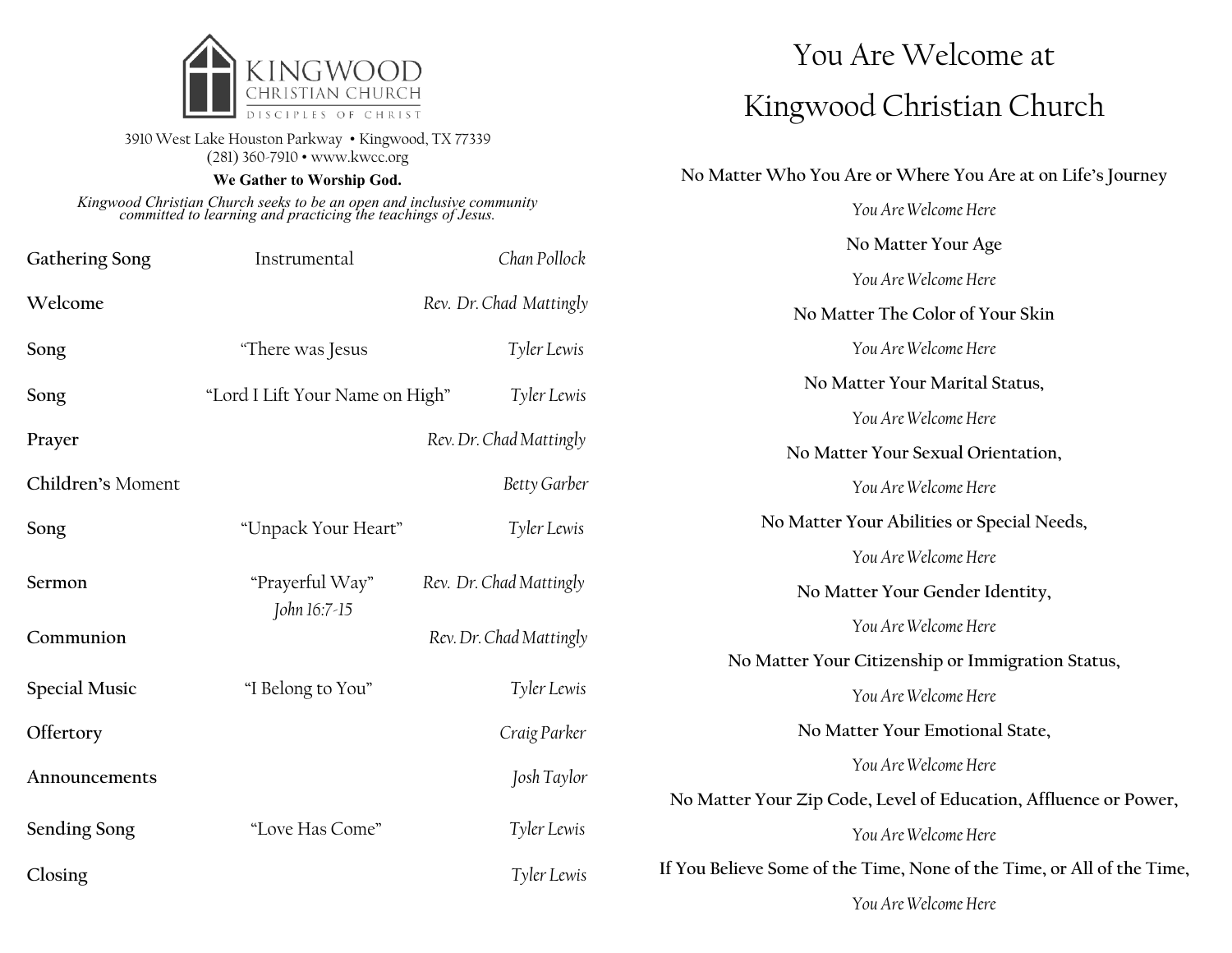## *Get Involved at KWCC*

## **Sundays at 9am (Zoom): Sacred Community Bible Study** Led by Rev. Dr. Chad Mattingly, Sacred Community has recently begun a new book study, "The Great Spiritual Migration" by Brian McLaren. All are welcome to join, please email the office for the Zoom link.

## **Sundays at 4pm (KWCC, Outside): Youth Group, Grades 6-12**

The Youth Group will not be gathering today (Super Bowl). We will meet again next Sunday, February 14th from 4pm - 6pm and will be serving MOD Pizza! Join us for relationship building, games, and brave discussions as we explore issues that matter most to our youth.

### **Wednesdays at 7:30pm (Zoom): Bible Study**

Led by Rev. Margaret Maat, Wednesday Night Bible Study is currently studying The Lord's Prayer. All are welcome to join, please email the office for the Zoom link. \*No Bible Study on Ash Wednesday, Feb 17th.

## **Thursdays at 12pm (Zoom): Sisters of The Spirit Bible Study**

Led by Lindy Nelson-Paryag, The Sisters of The Spirit recently started meeting again. The current book study is "The Artist Way: A Spiritual Path to Higher Creativity" by Julia Cameron. Please contact Lindy to RSVP and receive the Zoom link.

### **First Tuesday Each Month: Feed My Lambs Service Project**

Feed My Lambs meets in the Fellowship Hall at 10:30am the first

Tuesday of every month to assemble sack lunches for White Oak Apartments in Porter. For more information, please reach out to Nancy Thompson.

#### **KWCC Finance Update**

2020 YTD giving 398,660 2020 YTD expenses 399,796